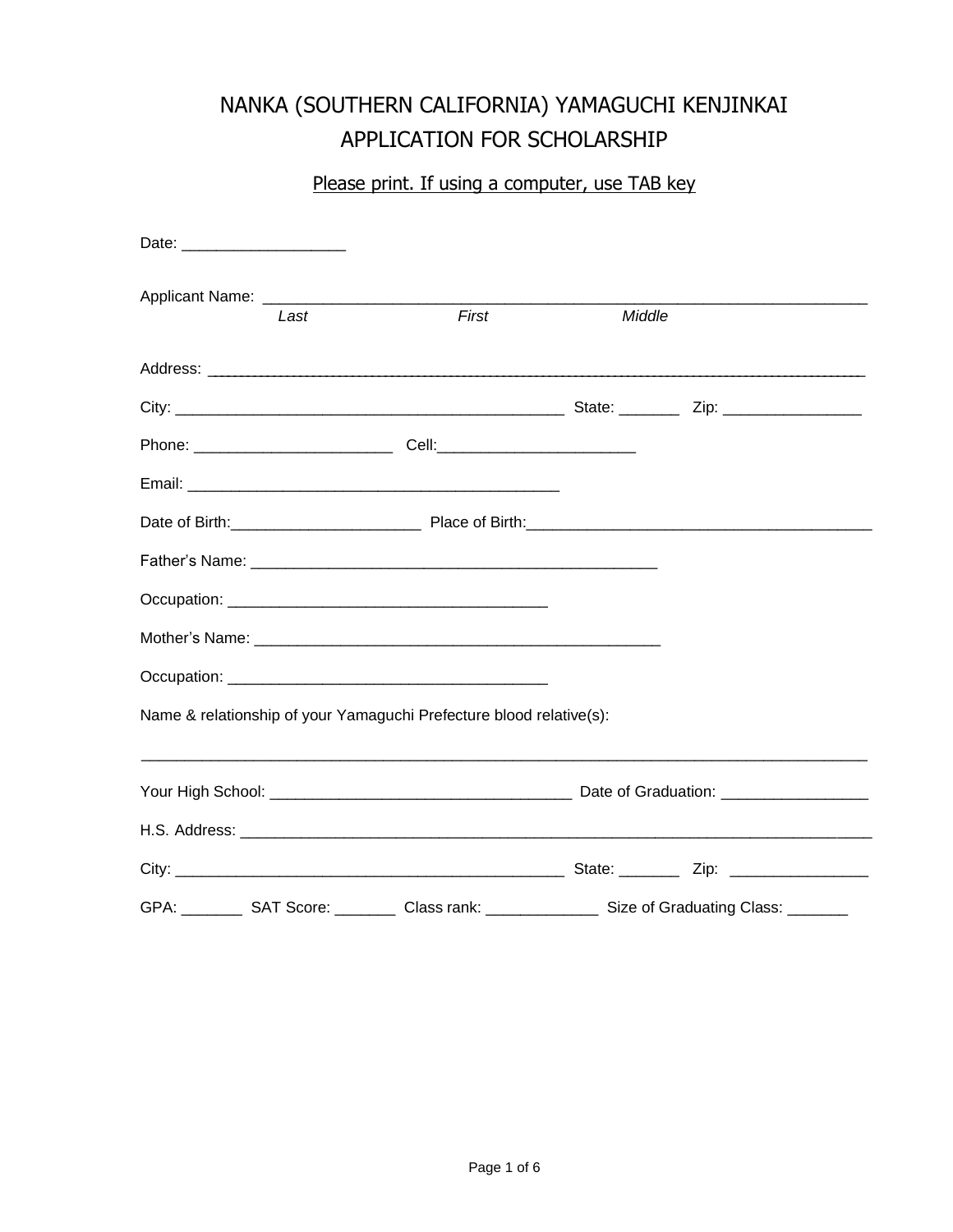Any scholarship awards, honors received or membership in service organizations? *(Use back or another sheet, if needed)*

University to attend: \_\_\_\_\_\_\_\_\_\_\_\_\_\_\_\_\_\_\_\_\_\_\_\_\_\_\_\_\_\_\_\_\_\_\_\_ Enrollment Date: \_\_\_\_\_\_\_\_\_\_\_\_\_\_\_\_\_

Major: \_\_\_\_\_\_\_\_\_\_\_\_\_\_\_\_\_\_\_\_\_\_\_\_\_\_\_\_\_\_\_\_\_\_\_\_\_\_\_\_\_\_\_\_\_\_

Future academic plans *(use back or separate sheet, if needed):*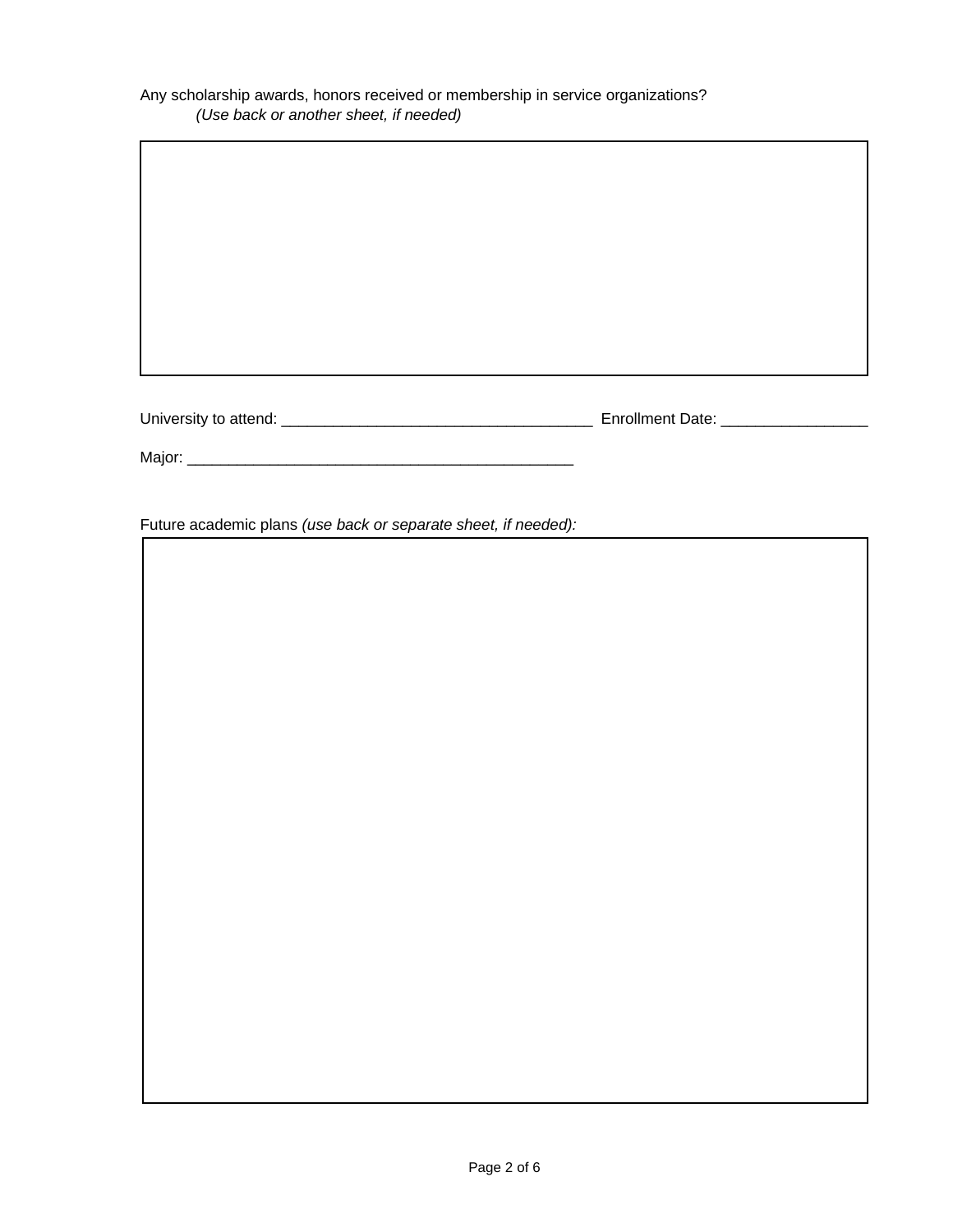## Essay Question

Please write a 3-paragraph essay discussing one of the following questions which applies to you:

- 1) If you ever have the opportunity to travel to Yamaguchi Prefecture, what sites would you chooseto visit? Expound upon the reasons you chose those sites.
- 2) If you have already had the opportunity to visit Yamaguchi Prefecture, which experiences hadthe most impact on you? Explain why.

Essay *(Please type your 3-paragraph essay on the next page, Use extra sheets if necessary*

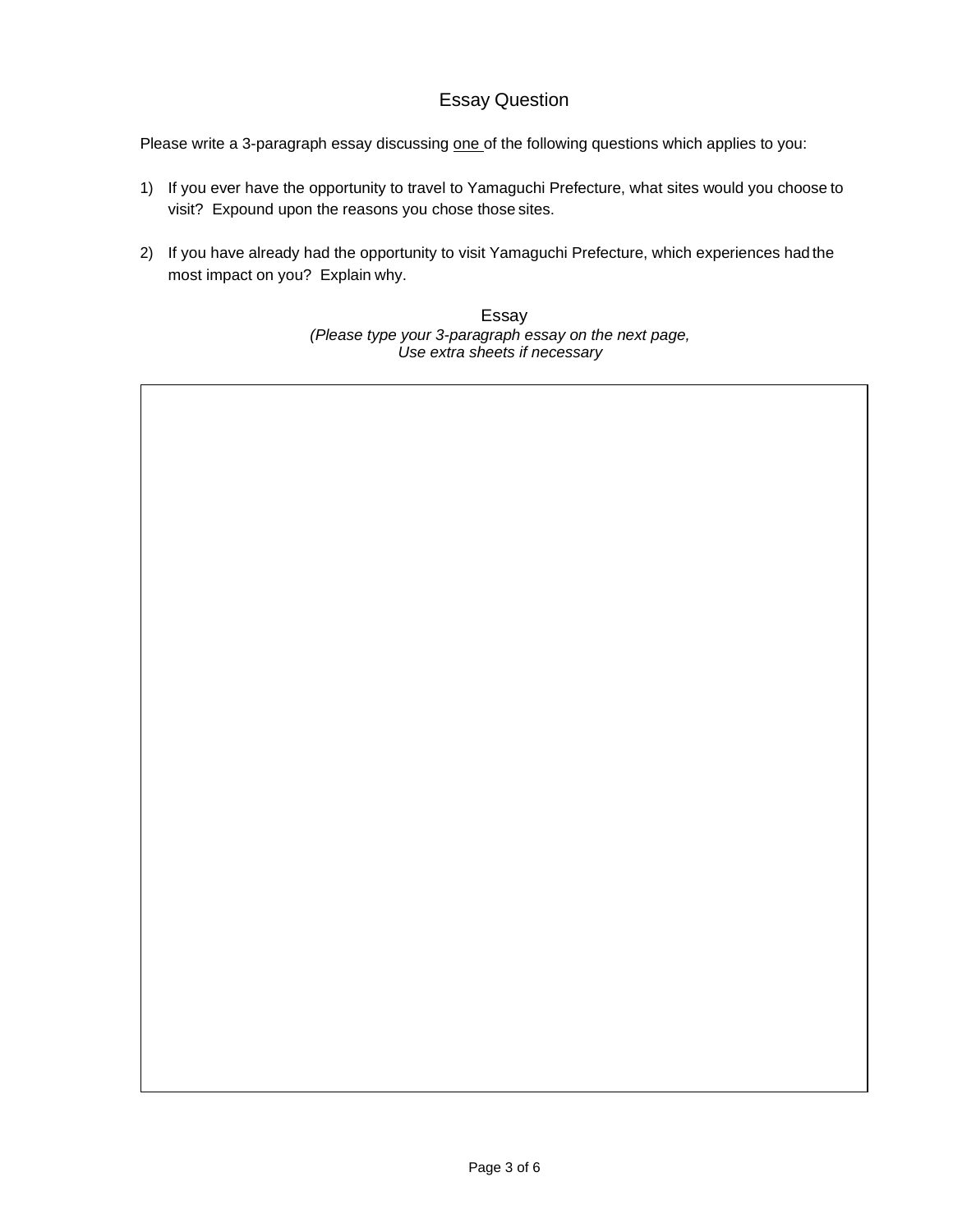## Knowing Your Family Roots

You are encouraged to talk to your parents, grandparents or relatives as you think thoughtfully about your answers. It is preferred that you answer the numeric questions but, if you are unable to determine the answers by asking your family members, you may answer the alternate questions without penalty. You must respond to all questions in paragraph form and may answer either 1-5 or A-E in any combination.

Question 1: Which city in Yamaguchi Prefecture are your ancestors from? Tell what you have learned specific to that city.

Alternate Question A: Which city in Yamaguchi is the most interesting to you? Why?

Question 2: What did your ancestors do for a living in Yamaguchi? What type of work did this involve? Alternate Question B: Why did so many families/people from Yamaguchi emigrate to Hawaii beginning in 1855? What conditions did they face?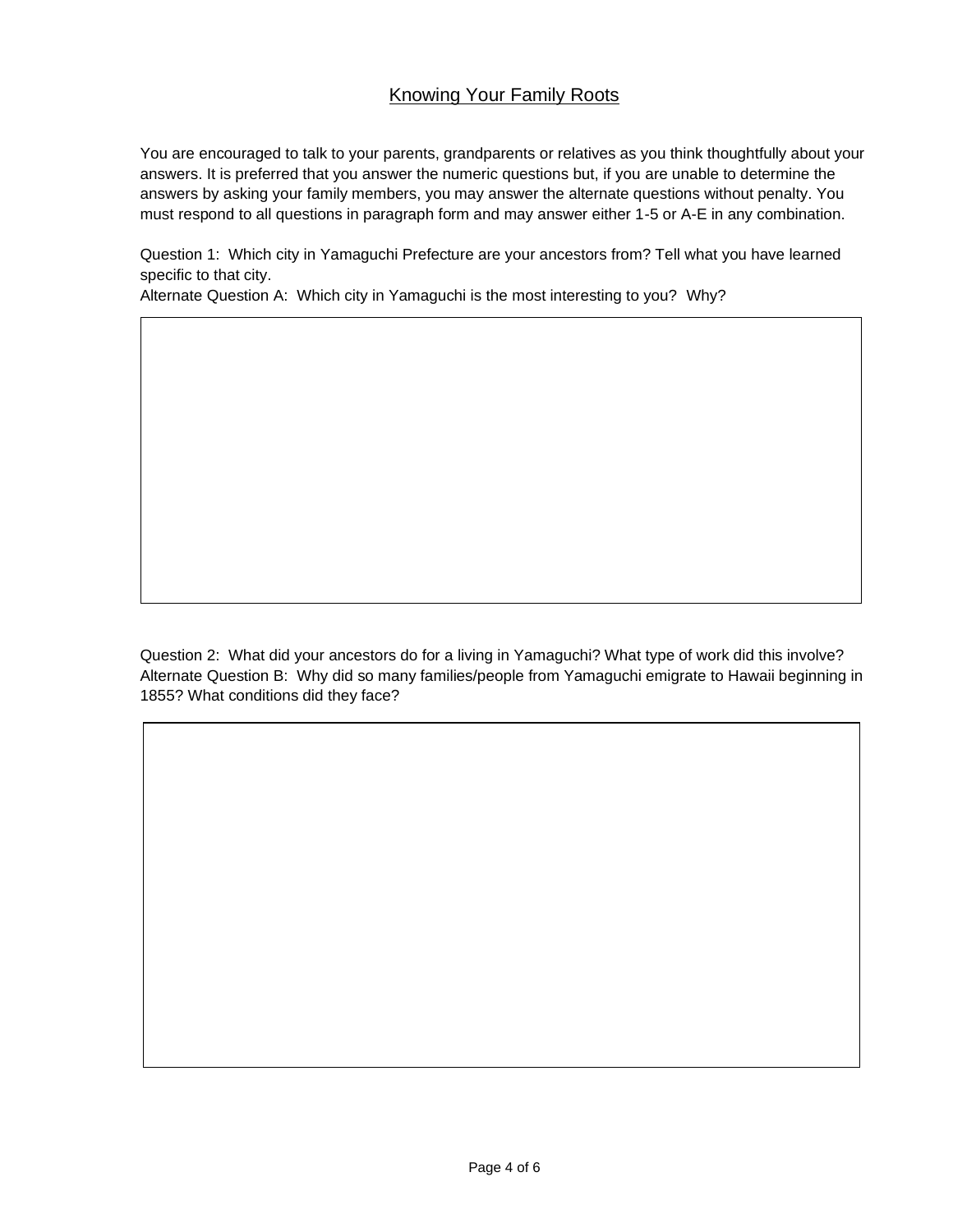Question 3: Approximately when and why did your Yamaguchi ancestors come to the United States? What did they experience once they arrived?

Alternate Question C: What information were you able to gather about the history of the people from Yamaguchi?

Question 4: What two interesting facts can you tell about your Japanese ancestors? Alternate Question D: Choose two facts that impressed you the most about Yamaguchi.

Question 5: If you were preparing to meet your Yamaguchi ancestors, what 5 questions would you ask of them?

Alternative Question E: Same as question 5